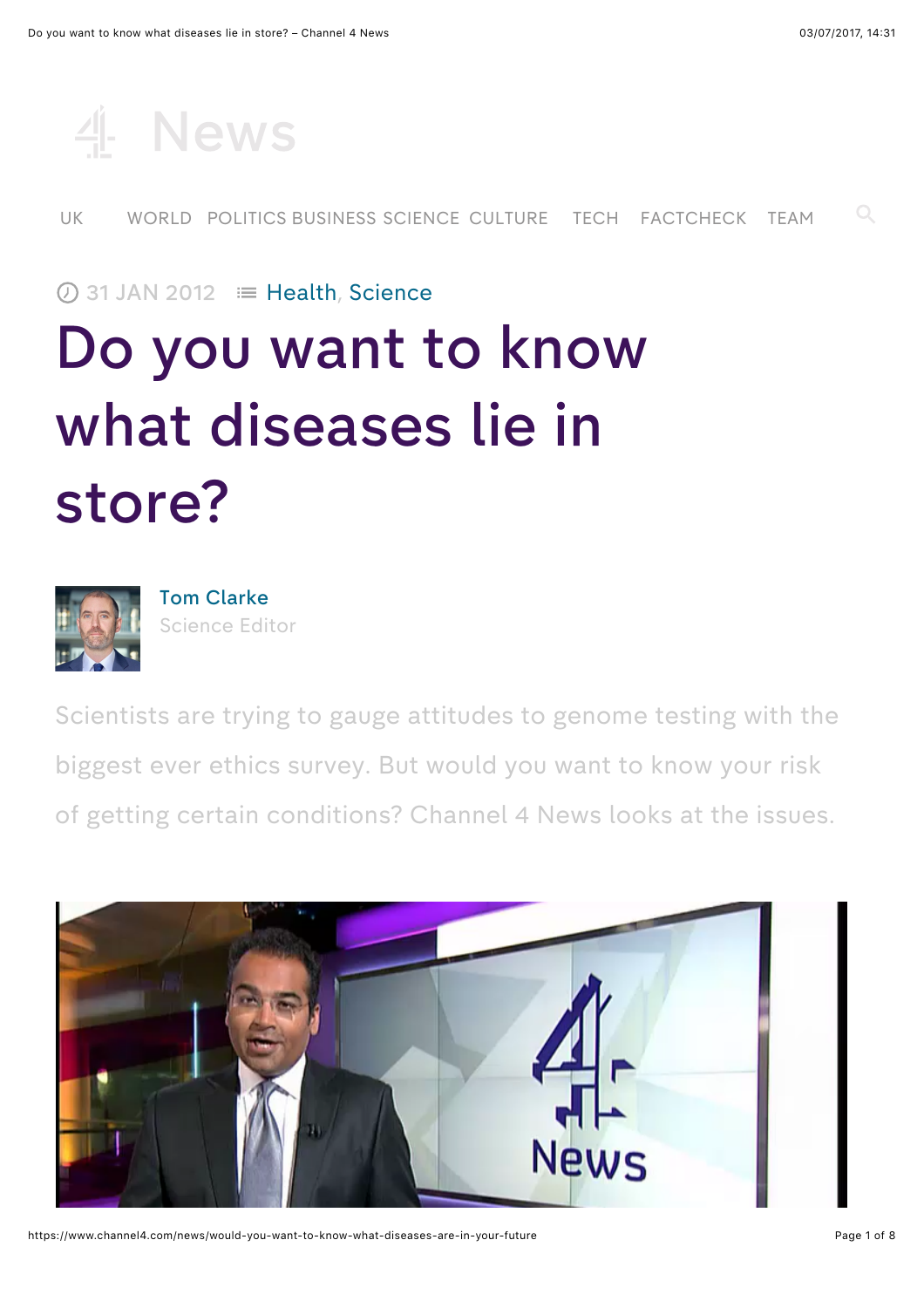

<sup>G</sup>enetic analysis of your saliva <sup>o</sup><sup>r</sup> blood can now reveal more about you than ever before – including your past, present and future health.

<sup>B</sup>ut it is <sup>a</sup> sensitive issue. <sup>W</sup>ould you really want to know if <sup>a</sup> killer disease lurks, unavoidably, in your future? <sup>O</sup><sup>r</sup> is it better to be prepared?

<sup>N</sup>ow researchers are launching what they hope will be the biggest ever survey of public attitudes [towards](http://www.sanger.ac.uk/about/press/2012/120131.html) the issue, to find out what people think.

#### <sup>T</sup>ake the [questionnaire](http://www.genomethics.org/) - click here

<sup>A</sup><sup>t</sup> the moment, when people take part in <sup>a</sup> "whole genome study", all of their genes are examined by researchers – 20,000 plus – even if the scientists are only looking for the genetic root of one disease, such as breast cancer.

<sup>H</sup>owever, because they examine all of the genes, they may also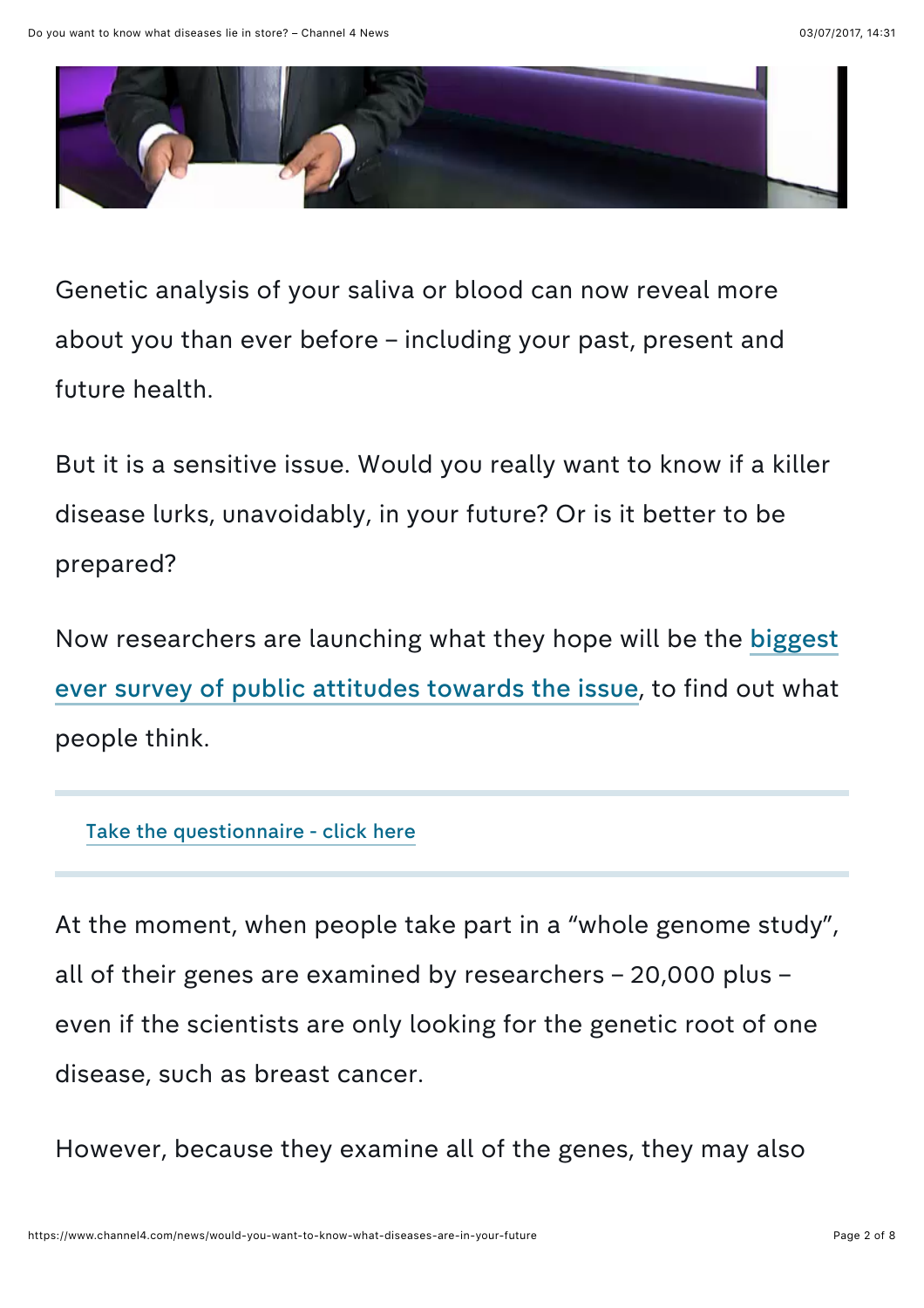uncover increased risks of other conditions, from <sup>A</sup>lzheimer'<sup>s</sup> to diabetes. <sup>I</sup><sup>t</sup> has not been standard practice to share this information with the study participant – but should it be?

# <sup>T</sup>he average person will have <sup>100</sup> different interesting things in their genome.

DR ANNA MIDDLETON, WELLCOME TRUST SANGER INSTITUTE

<sup>T</sup>hat'<sup>s</sup> what an ethics team from the <sup>W</sup>ellcome <sup>T</sup>rust <sup>S</sup>anger <sup>I</sup>nstitute wants to find out using <sup>a</sup> new <sup>o</sup>nline [questionnaire](http://www.genomethics.org/). <sup>T</sup>hey hope it will be the biggest survey of its kind to date. <sup>A</sup>nyone can take it, and no prior knowledge of genetics is needed – it is purely designed to gauge opinion.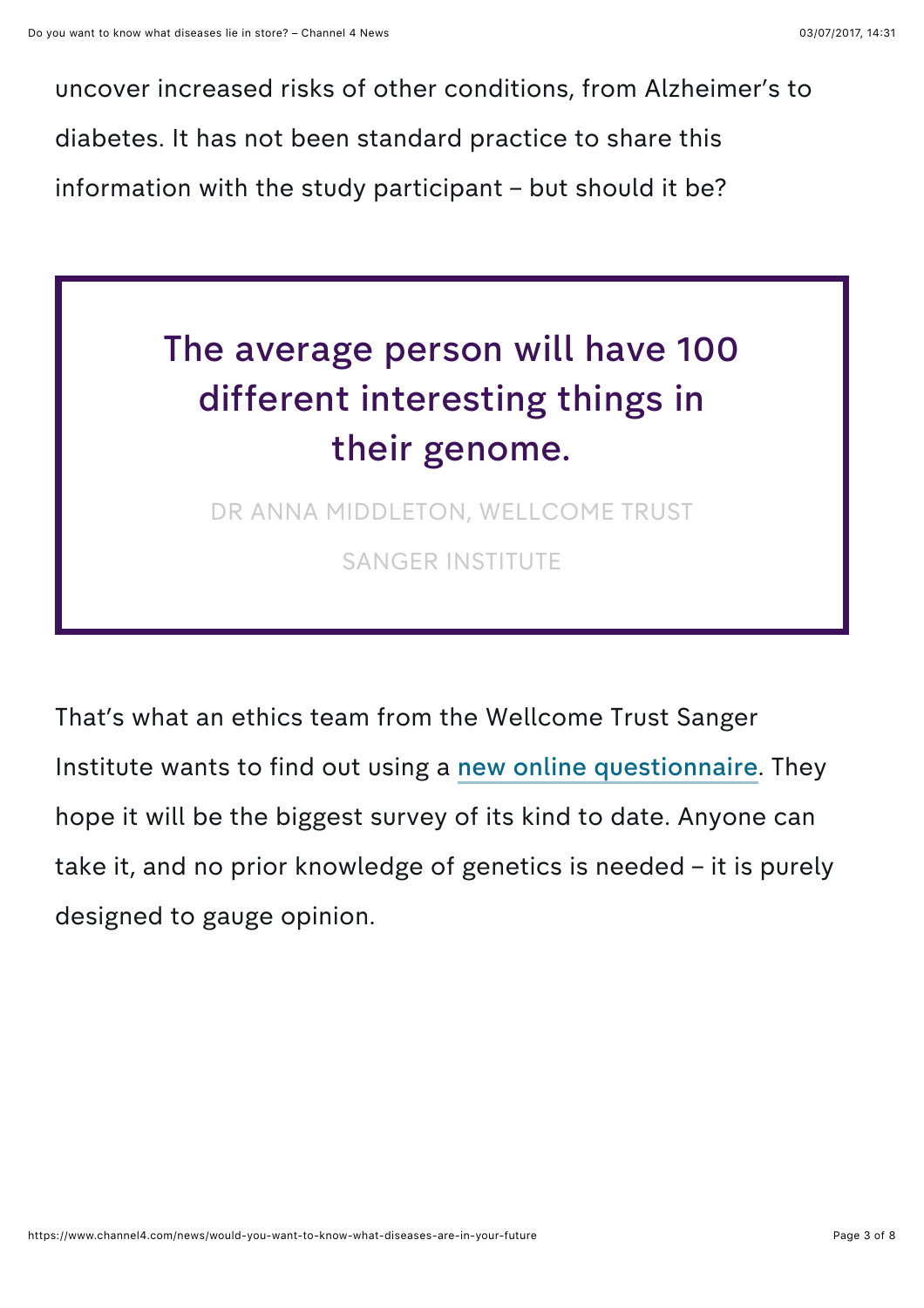

<sup>T</sup>he <sup>W</sup>ellcome <sup>T</sup>rust <sup>S</sup>anger <sup>I</sup>nstitute'<sup>s</sup> ethics researcher <sup>D</sup><sup>r</sup> <sup>A</sup>nna <sup>M</sup>iddleton said: "W<sup>e</sup> need to understand what people want from whole genome testing.

"Policy is being written worldwide on what researchers should share from genome studies and yet much of this is based on anecdote and intuition. <sup>W</sup><sup>e</sup> aim to address this by conducting an international study that asks members of the public, health professionals and researchers for their views."

<sup>K</sup>atrina <sup>M</sup>cardle has <sup>a</sup> child with developmental delay who is taking part in <sup>a</sup> whole genome study. <sup>S</sup>he has taken part in the questionnaire because she wanted her views on the topic to be heard.

"<sup>I</sup> am very keen to get <sup>a</sup> diagnosis for my son and the genome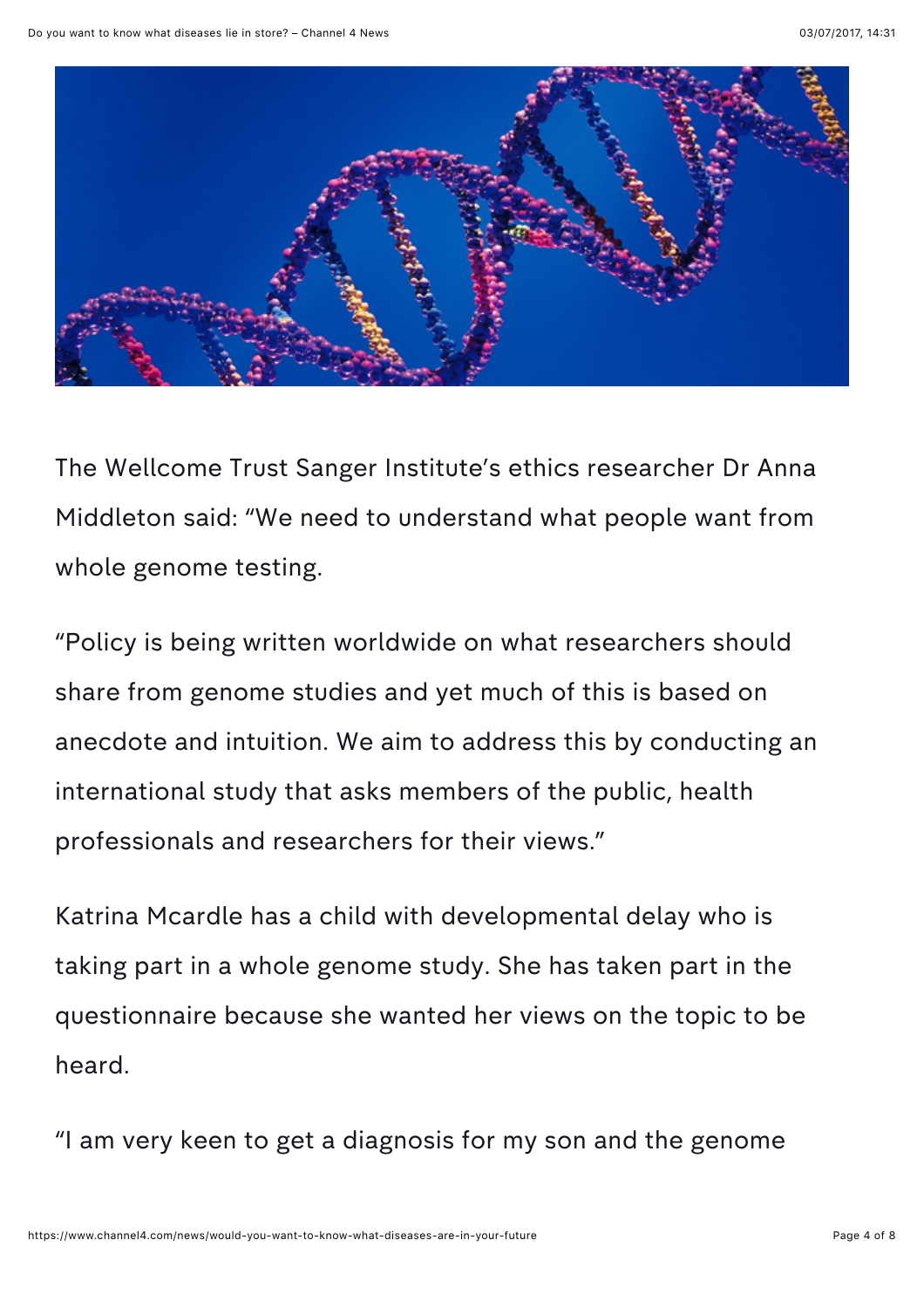research may offer this, but <sup>I</sup>'<sup>m</sup> not sure <sup>I</sup> want to know lots of additional information about his future health that is unrelated to his diagnosis. <sup>E</sup>veryone should think about these issues and fill in this questionnaire."

<sup>A</sup><sup>s</sup> the technology advances, the question becomes more urgent, scientists said.

<sup>P</sup>rofessor <sup>A</sup>nneke <sup>L</sup>ucassen, consultant in clinical genetics at the <sup>U</sup>niversity of <sup>S</sup>outhampton, said: "I<sup>t</sup> is soon going to be cheaper and easier to look at all of a person's 20,000 genes in one go rather than searching for an individual gene, as currently happens.

"That raises all sorts <sup>o</sup><sup>f</sup> ethical issues about what genetic results you share with people. <sup>V</sup>ery soon this technology will be used in the NHS and we urgently need research that tells us what people want to know."

<sup>D</sup><sup>r</sup> <sup>M</sup>iddleton told <sup>C</sup>hannel <sup>4</sup> <sup>N</sup>ews there are ethical questions across the board – for participants, the researchers themselves, and the NHS.

"It'<sup>s</sup> not just research – as the NHS embraces some of this technology, it will become a clinical issue which could affect all of us," she said.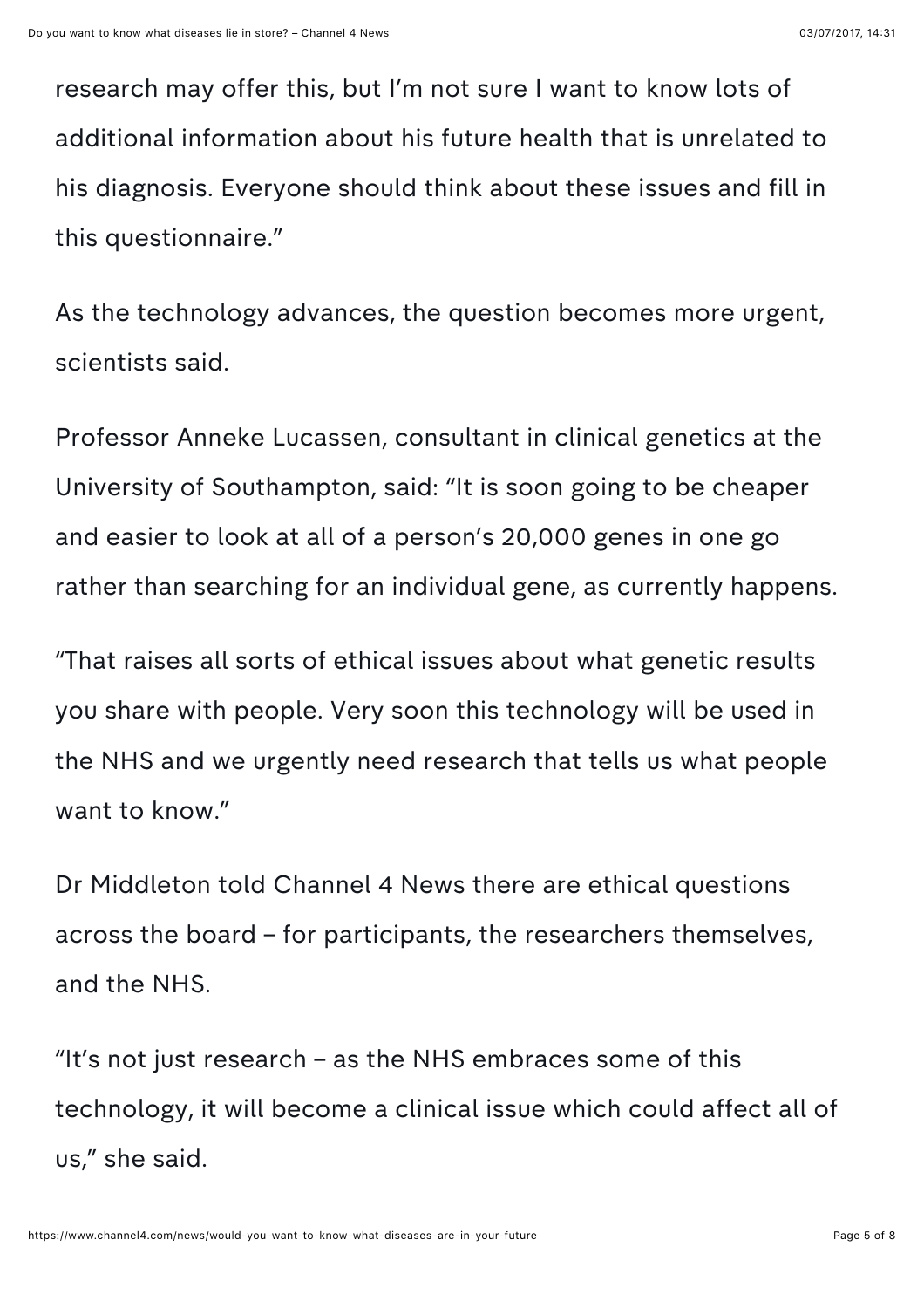<sup>R</sup>ead more: <sup>W</sup>hat your genes [could](http://www.channel4.com/news/what-your-genes-could-mean) mean

<sup>F</sup>or ordinary people, the key question is whether you want to know. <sup>T</sup>he data itself spans from life-threatening conditions to whether you are predisposed to curly hair, for example – and elements of it are uncertain.

<sup>F</sup>or researchers, there is <sup>a</sup> concern that gathering all of this data could, as <sup>D</sup><sup>r</sup> <sup>M</sup>iddleton put it, "compromise <sup>o</sup><sup>r</sup> even cripple" the aims of their original research into a particular condition.

<sup>A</sup>nd for the NHS the implications could be huge.

"I<sup>f</sup> lots <sup>o</sup><sup>f</sup> this data comes out then the NHS will need to get involved. <sup>T</sup>he average person will have about <sup>100</sup> different interesting things in their genome – we've calculated that's about 5 hours of clinical time per person," <sup>D</sup><sup>r</sup> <sup>M</sup>iddleton explained. <sup>T</sup>his figure – already difficult to achieve for the stretched health service – not even take into account longer-term counselling needs which could be necessary.

<sup>H</sup>owever one frightening scenario – <sup>o</sup><sup>f</sup> insurers taking into account genomic information – is not on the cards.

"There is <sup>a</sup> moratorium from the government – insurers are not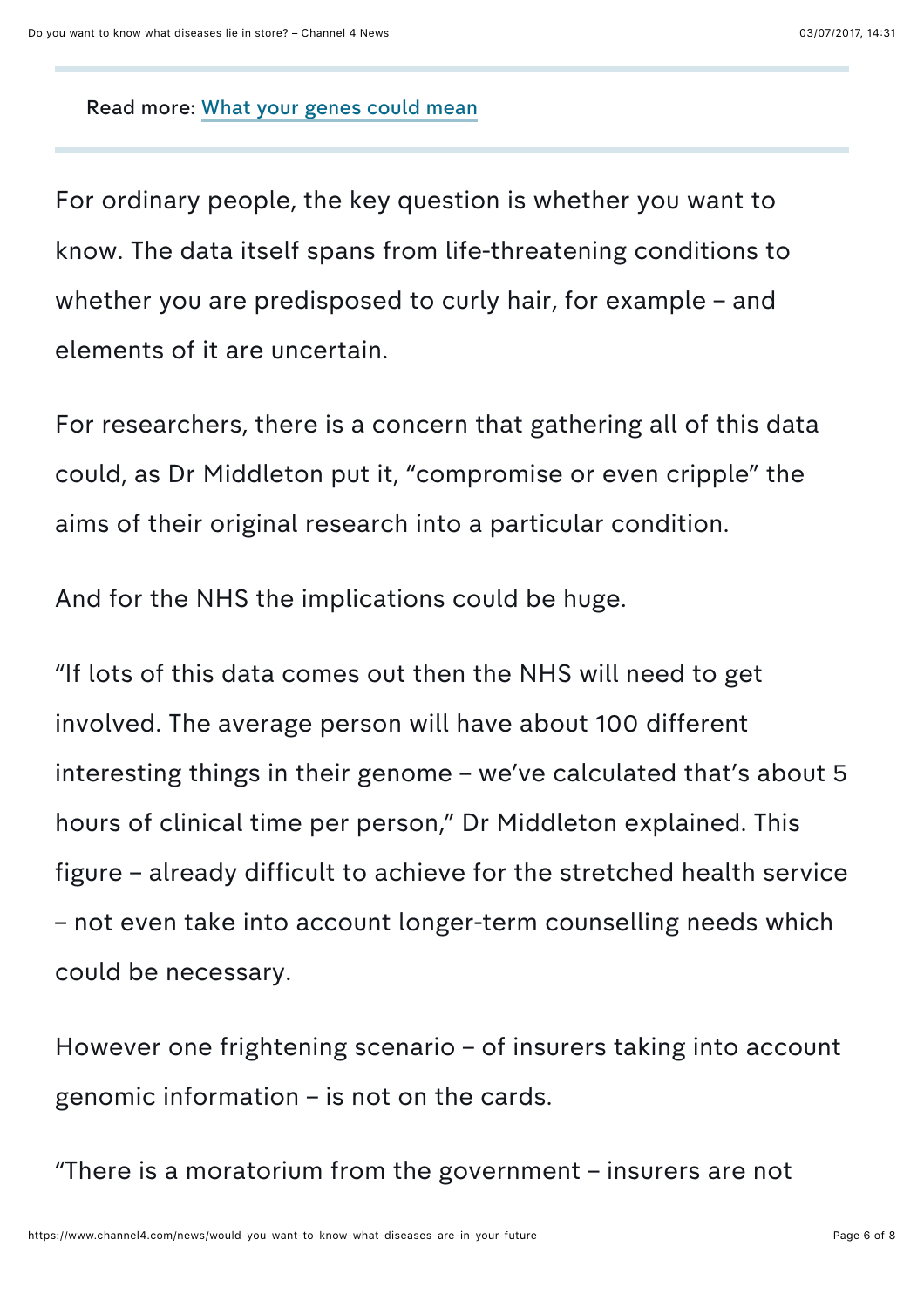allowed to discriminate on the basis of genetic data," <sup>D</sup><sup>r</sup> <sup>M</sup>iddleton said.

## <sup>W</sup>hat do you think?

<sup>G</sup>et in touch <sup>o</sup><sup>n</sup> <sup>F</sup>[acebook](http://www.facebook.com/Channel4News) or via <sup>T</sup>witter @[channel](https://twitter.com/#%21/channel4news)4news and your thoughts could be featured below.

<sup>V</sup>alerie <sup>C</sup>allen: "<sup>I</sup> would not want to know. <sup>W</sup>hy would <sup>I</sup> want to spend my whole life worrying about dying, which is inevitable anyway! <sup>I</sup> say, live and happy living!"

<sup>J</sup>ames <sup>S</sup>nowdon: "There'<sup>s</sup> something <sup>a</sup> litle big 'playing god' about any kind of genetic profiling. <sup>H</sup>ow long until parents can decide to abort children because of a high diabetes risk? <sup>F</sup>rankly <sup>I</sup>'<sup>m</sup> all for this though – let'<sup>s</sup> go the whole way and bring <sup>o</sup><sup>n</sup> designer babies and mechanical organs. <sup>Y</sup>ay modern medicine."

<sup>J</sup>ohn <sup>H</sup>ickman: "I'<sup>d</sup> love to know, so <sup>I</sup> can do all <sup>I</sup> can to avoid nasty conditions but <sup>I</sup> think there also needs to be very capable information available on the implications of findings when discovered, almost a counselling service."